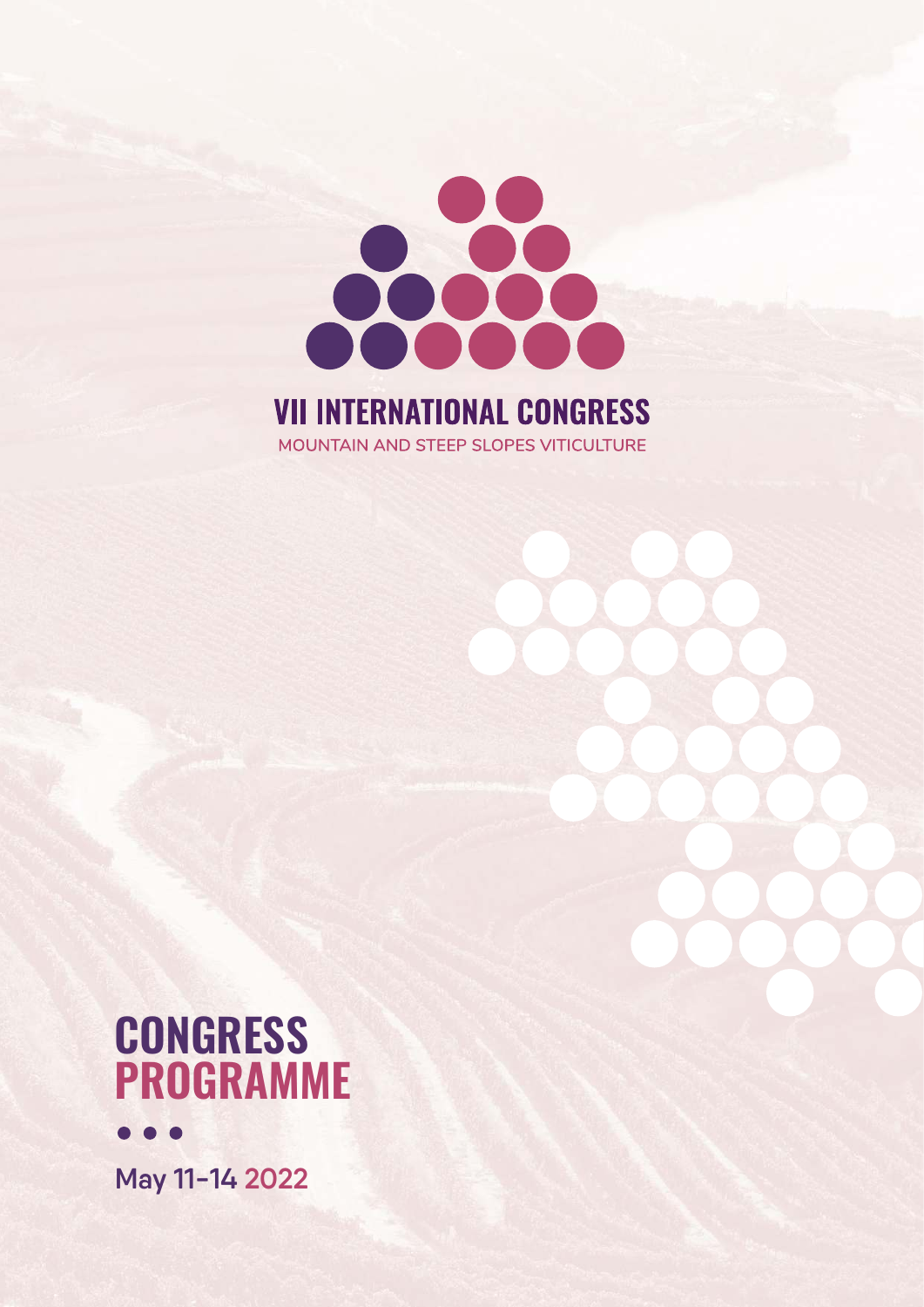#### 6:00 - 7:30 p.m.

**11 May th**

**th**

Port Wine Master class - "Vintage Ports through time", presented by Manuel Lima Ferreira from the IVDP (Port and Douro Wines Institute). Given the limited number of places (50), registration must be in advance, preference being given to those registered for the congress. Venue: UTAD's Restaurant Panoramico.

#### 8:30 a.m. Participant registration. Venue: Aula Magna. **12 May**

9:30 a.m. Welcome Session: Representative(s) of UTAD, CERVIM, ADVID and FCUP. 9.45 a.m. Introductory congress report by Diego Tomasi, President of CERVIM's Technical and Scientific Committee.

10:00 a.m. **Speaker:** António Magalhães and David Guimaraens (Fladgate Partnership Vinhos SA). From the Pre-Phylloxera Socalcos to the Narrow Modern Terraces. Venue: Aula Magna. Chair: Diego Tomasi (CREA)

#### 10:45 a.m. Coffee break. Venue: Atrio Aula Magna (change for rooms in Blocos laboratoriais Building).

11:15 a.m. **Session 1. Theme 1 - Maintaining sustainability and landscape in steep slope vineyards.** Chair: Lia Dinis (UTAD). Venue: Blocos laboratoriais, Room B0.01

- Assessing the climate change vulnerability of mountain winegrowing regions in Europe. Simon Tscholl (Eurac Research);
- Economic and Environmental Balance in Viticulture: a case study in Douro Demarcated Region. José Martins (UTAD / UÉvora);
- Simulations of water flow and soil erosion under different Soil and Water Conservation (SWC) practices in traditional vineyard landscapes. Eugenio Straffelini (University of Padova);
- Identification and selection of indicators to evaluate sustainability in wine companies: A case study from a viticultural region of Portugal. Alexander Cornejo (UTAD);
- Impact of phytosanitary threats under climate change scenario in Demarcated Douro Region. Manuel Oliveira (ADVID).

#### 11:15 a.m. **Session 2. Theme 2 - Mountain and steep slope Vineyards: agronomic practices thru new technologies.**

Chair: Carlos Lopes (ISA). Venue: Blocos laboratoriais, Room B0.02

- Effect of indolebutyric acid (IBA) and a bioestimulant on the rooting of Vitis vinifera cuttings. Eunice Bacelar (UTAD);
- Evaluation of "Crop Forcing" as a strategy to mitigate climate change in the vineyards of Douro Region. Jorge Queiroz (UP);
- Mechanical harvesting innovation in steep slope vineyards: Douro Region Case Study. Fernando Alves (Symington);
- Themal Images to estimate vineyards water status in a temperate climate area. Marta Fernández (Universidad de Santiago de Compostela);
- Evaluation of different types of pheromone dispensers used in mating disruption against Lobesia botrana, under Douro Demarcated Region conditions. Cristina Carlos (ADVID).

#### 1:00 p.m. Lunch at UTAD's Restaurant Panoramico (wine: Lavradores de Feitoria).

2:30 p.m. **Speaker:** Paolo Tarolli (University of Pádua, Italy).

Steep-Slope viticulture and climate change: Threats, Monitoring, Sustainable Management. Venue: Room B0.01. Chair: Tomás Figueiredo (IPB).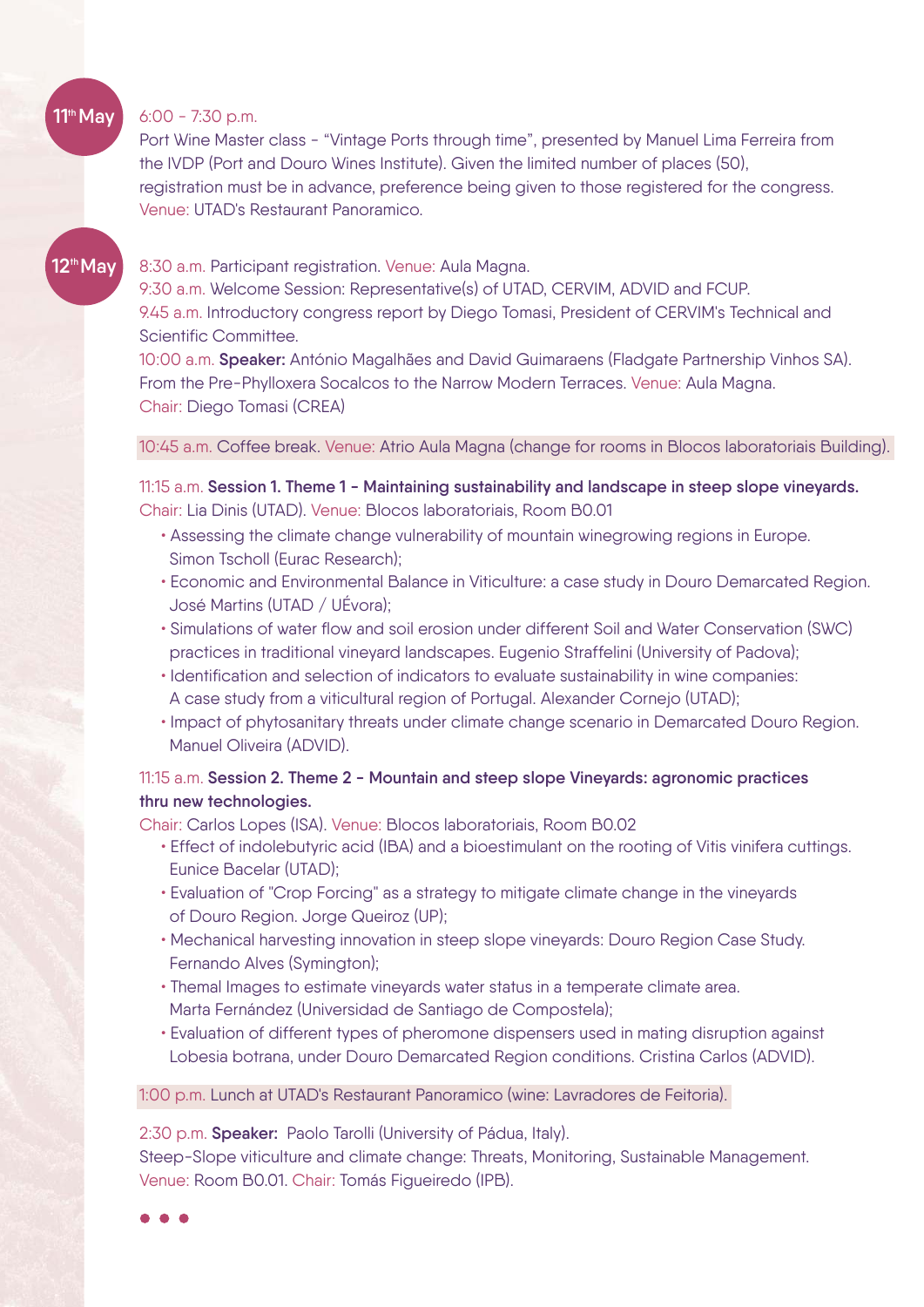# **12 May th**

### 3:00 p.m. **Session 3. Theme 1 - Maintaining sustainability and landscape in steep slope Vineyards.** Chair: Tomás Figueiredo (IPB). Venue: Blocos laboratoriais, Room B0.01

- Influence of soil management on the risk of erosion and the performance of steep slope vineyard under a sub-humide climate. Javier Cancela, (Universidad de Santiago de Compostela);
- Mapping mountain viticultural areas in Europe: a GIS-based inventory. Sebastian Candiago (University of Venice/Eurac Research);
- Planning sustainability initiatives for mountain wine regions: A critical review of available assessment tools. Ana Trigo (UTAD);
- Steep slope vineyards facing tomorrow's challenges: territorial externalities, wine tourism, climate change, biodiversity, robotization, global food challenge. Joel orchard (Vitis Planet).

#### 3:00 p.m. **Session 4. Theme 2 - Mountain and steep slope Vineyards: agronomic practices through new technologies.**

Chair: Raul Morais (UTAD). Venue: Blocos laboratoriais, Room B0.02

- Vineyard differential management zones using UAV in DO Ribeira Sacra
- Spain. Javier J. Cancela (Universidad de Santiago de Compostela);
- Kaolin application effects in Touriga-Franca leaf physiology, photoprotection responses and berry ripening under a changing climate. Sara Bernardo (UTAD);
- Taking the lab to the vine: increasing value through real-time autonomous control of grape ripening in labor-intensive vineyards. Natacha Fontes (Sogrape Vinhos S.A.);
- Steep-Slope Viticulture and Climate Change: Threats, Monitoring, Sustainable Management. Eugenio Straffelini (University of Padova);
- How to promote a sustainable weed management strategy in steep slopes vineyards? Cristina Carlos (ADVID).

4:15 p.m. **Poster** presentation session, Theme 1 – Critical comments by Jorge Queiroz (FCUP). Venue: Blocos laboratoriais, Room B0.01

4:15 p.m. **Poster** presentation session Theme 2, 3, 4 – Critical comments by Artur Cristóvão (UTAD). Venue: Blocos laboratoriais, Room B0.02.

5:30 p.m. Coffee break. Venue: Blocos laboratoriais.

5:45 p.m. **Speaker:** Olivier Viret - Switzerland. **Sustainability and quality of wines in heroic viticulture.** (video-conference). Venue: Room B0.01 Chair: Vicente Seixas (UTAD)

6:15 p.m. **Session 5. Theme 1- Maintaining sustainability and landscape in steep slope vineyards.** Chair: Anabela Carneiro (FCUP). Venue: Blocos laboratoriais, Room B0.01

- Two different terraced protected areas: to which extent are biodiversity and soil functionality influenced by agronomic management? Sauro Simoni (CREA-DC);
- The (Missing) 'Edge': Reviewing the terraces geometry in the Douro Region towards sustainable viticulture. Fernando Alves (Symington);
- Assessment of the ecotoxicological effects of copper for terrestrial organisms in different vineyard soils. Beatriz Fernandez (CIIMAR);
- Electrical resistivity tomography for soil moisture estimation in terraced vineyards: A case study in the Douro Region, Portugal. Aitor Tomillo (Universidade da Coruña).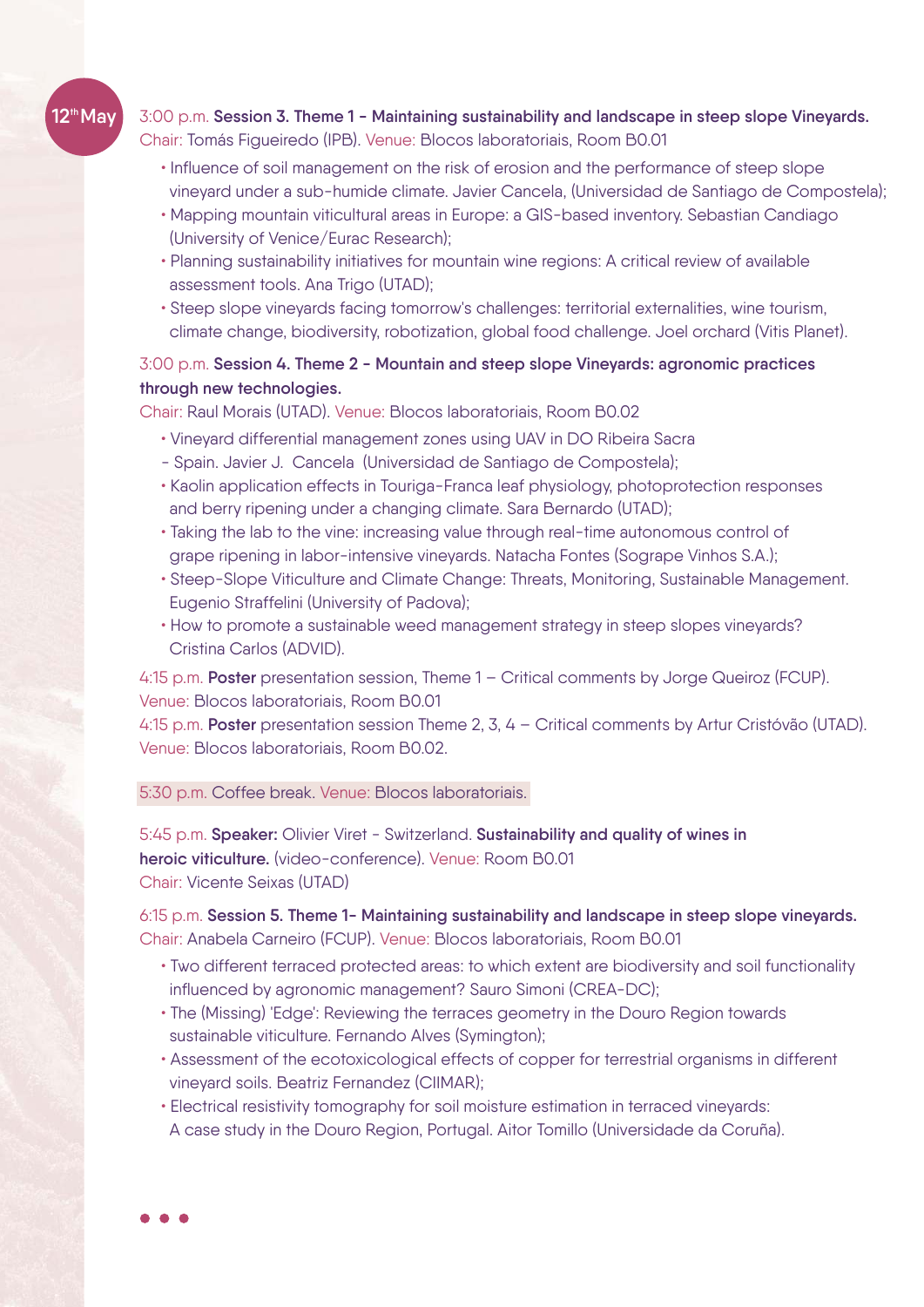#### 6:15 p.m. **Session 6. Theme 3- Quality factors for wines.**

Chair: Fernanda Cosme (UTAD). Venue: Blocos laboratoriais, Room B0.02

- Effect of mountain viticulture conditions on cv blanco lexítimo aroma potential in ribeira sacra aoc. Maria Vilanova (CSIC);
- Harvest time and withering length: combined effect on the phenolic composition of Nebbiolo grapes destined to the production of Valtellina Sfursat DOCG wine. Giulia Scalzini (University of Torino);
- The vulnerability of vineyard soils to Copper contamination: how soil properties affects its mobility and toxicity to aquatic organisms. Beatriz Fernandez (CIIMAR);
- Applying empiric models to study the grape total soluble solids dynamics . António Ramos (IPCB).

8:30 p.m. Gala Dinner - Hotel-Restaurante "Quinta do Paço" (Port Wine: Fladgate Partnership Vinhos SA)

**13 May th**

**12 May th**

8:30 a.m. **Session 7. Theme 1 - Maintaining sustainability and landscape in steep slope vineyards.**  Chair: Aureliano Malheiro (UTAD). Venue: Room B0.01

- Shoot removal applied just before bloom for vegetative productive adjustment: agronomic and qualitative effects on cv. Verdejo in the D.O. Rueda (Spain). Jesus Yuste (ITACYL);
- Brda/Collio terraces a millennial heroic heritage of landscape. Denis Rusjan (University of Ljubljana);
- A zoning approach to study a viticulture district in a small island of Mediterranean basin. Damiano Muru (University of Sassari);
- Vineyard Observatory in the Douro Demarcated Region for a more Sustainable Steep Slope Viticulture. Ricardo Rodrigues (ADVID).

8:30 a.m. **Session 8. Theme 4 - Mountain and steep slope vineyards: people, history,** 

**economics and culture.** Chair: Timothy Koehnen (UTAD). Venue: Room B0.02

- Estimation of Total Factor Productivity in the presence of spatial dependence and transient and persistent inefficiency: Evidence from Portuguese wineries. Samuel Faria (UTAD);
- Route de vignoble alpins. Alpine viticolture and value. Anna Pioletti (University Valle d'Aosta);
- The "Ruta del vino de Gran Canaria". Fabio Zottele (Fondazione Edmund Mach);
- Viticulture in the Douro Demarcated Region: a systematic literature review to promote a sustainable future. Catarina Cepêda (UTAD);
- Economic profitability of steep slope cultivating wines estates compared to flat terrain wines estates. Larissa Strub (Hochschule Geisenheim University).

9:45 a.m. **Speaker:** Sam Schrock – France. **Winegrower surveys in terroir studies: Utilizing empirical knowledge of grape growers to link soil type and microclimate with wine style and adapted vineyard practices.** Venue: Room B0.02. Chair: Vicente Seixas (UTAD).

10:20 a.m. Presentation of Viticulture in Andorra. Josep M. Casals Alis. Director of Agriculture, Government of Andorra. Venue: Room B0.02. Chair: Vicente Seixas (UTAD).

10:40 a.m. Coffee break. Venue: Blocos laboratoriais

11:00 a.m. Technical session - Technological solutions for mountain viticulture: demonstration of machines and equipment. Venue: Quinta de Prados, Vila Real - (GPS: 41º17'13"N 7º44'12"W).

1.00 p.m. Lunch at UTAD's Restaurant Panoramico (wine: Quinta do Vallado).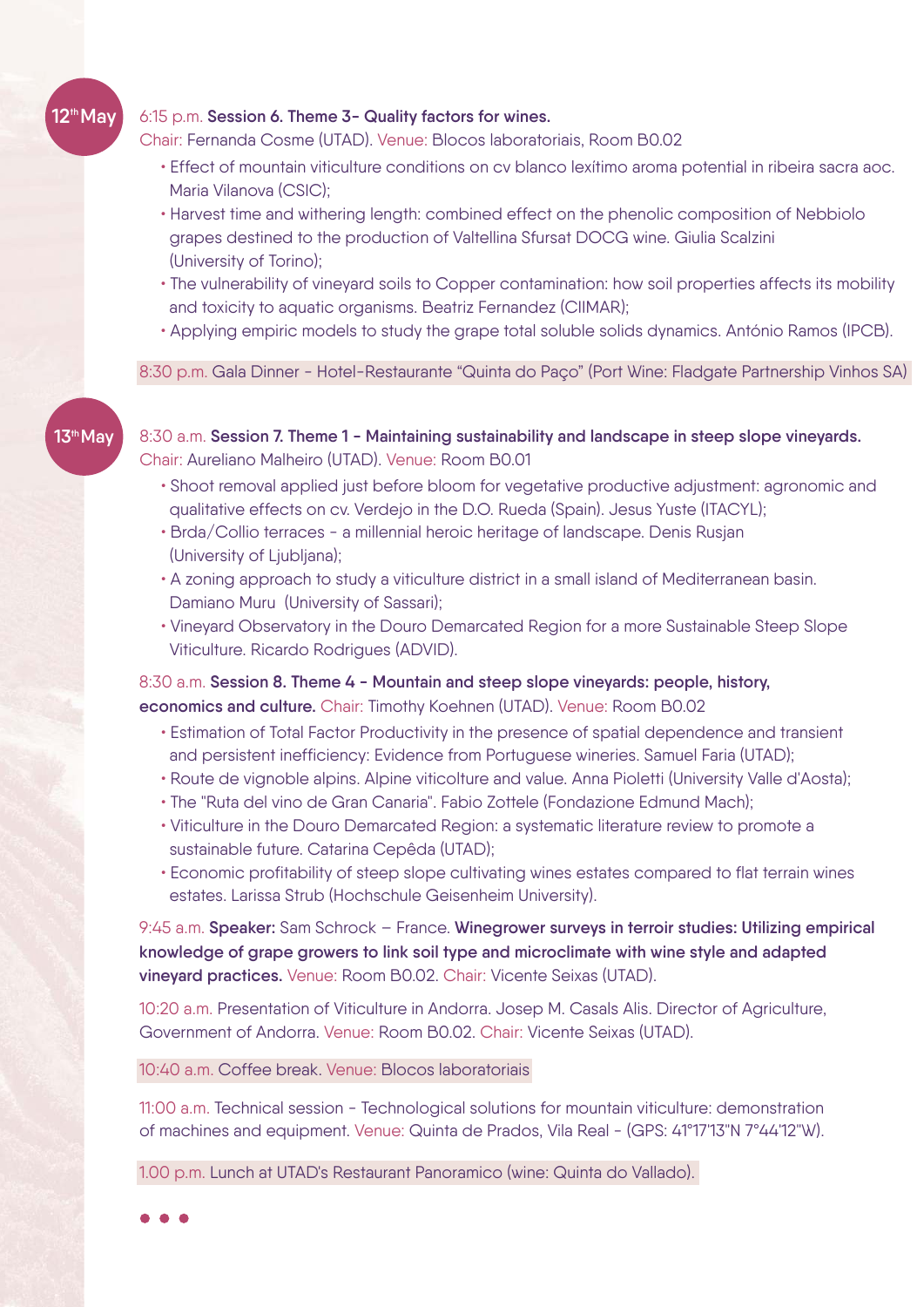## 2.40 p.m. Presentation of Viticulture in Cyprus. Venue: Aula Magna. Chair: Jorge Queiroz (FCUP)

3.00 p.m. Preliminary outcomes of MOVING (H2020 project), discussion on how mountain wine value chains can impact environment and communities: Presented by Cristina Micheloni and Ekaterina Kleshcheva (Vinidea). Venue: Aula Magna. Chair: Jorge Queiroz (FCUP)

3:30 p.m. **Round Table – Socio-economic and environmental sustainability of mountain viticulture: a prospective approach.** Venue: Aula Magna. With:

- Eduardo Rosa, Vice-Rector of UTAD (University of Trás-os-Montes Alto Douro);
- Luigi Moio, President of OIV (International Organization of Vine and Wine) by Video-conference;
- Roberto Gaudio, representing CERVIM (Centre for Research, Environmental Sustainability and Advancement of Mountain Viticulture);
- Gilberto Igrejas, President of IVDP (Port and Douro Wines Institute);
- António Filipe, President of AEVP (Association of Port Wine Companies);
- José Manso, President of ADVID (Vine and Wine Cluster);
- Rui Soares, representing CD/FRD (Winegrowers Association of the Douro Demarcated Region);
- Carlos Carvalho, representing CIM-Douro (Douro Municipalities Association).

#### **Moderator: Celeste Pereira.**

17:30 p.m. Formal Closing Session: With representatives of UTAD, CERVIM, ADVID, FCUP, and Eng. Carla Alves from DRAPN (Regional Director of Agriculture and Fisheries of the Northern Region), Venue: Aula Magna.

6:30 - 8:30 p.m. Visit to the Mateus Palace, its gardens and wine cellar, culminating with wine tasting. Venue: Mateus Palace.

8:30 p.m. Dinner: free choice at participants' cost.

#### **14 May th**

**13 May th**

# **Technical visit to the Douro/Field Trip**

8:30 a.m. Departure. (Next to the campus UTAD entrance gate, Rua Prof. Fernando Real). 9:00 a.m. Technical visit to Douro wine estates. Participants will be divided into two groups, each visiting two of the following estates: Quinta Bomfim, Quinta de Ventozelo, Quinta do Seixo, and Quinta das Carvalhas. The thematic focus will be 'Challenges and innovations to mitigate climate change and labour shortages´. Discussions will be followed by a wine tasting.

1:30 p.m. Boat trip on the Douro River with lunch. An opportunity for networking and enjoying more of the Douro's landscape and heritage.

4:00 p.m. Visit to the Douro Museum – the history of the Douro's wine, culture and heritage.

6:00 p.m. Return to Vila Real.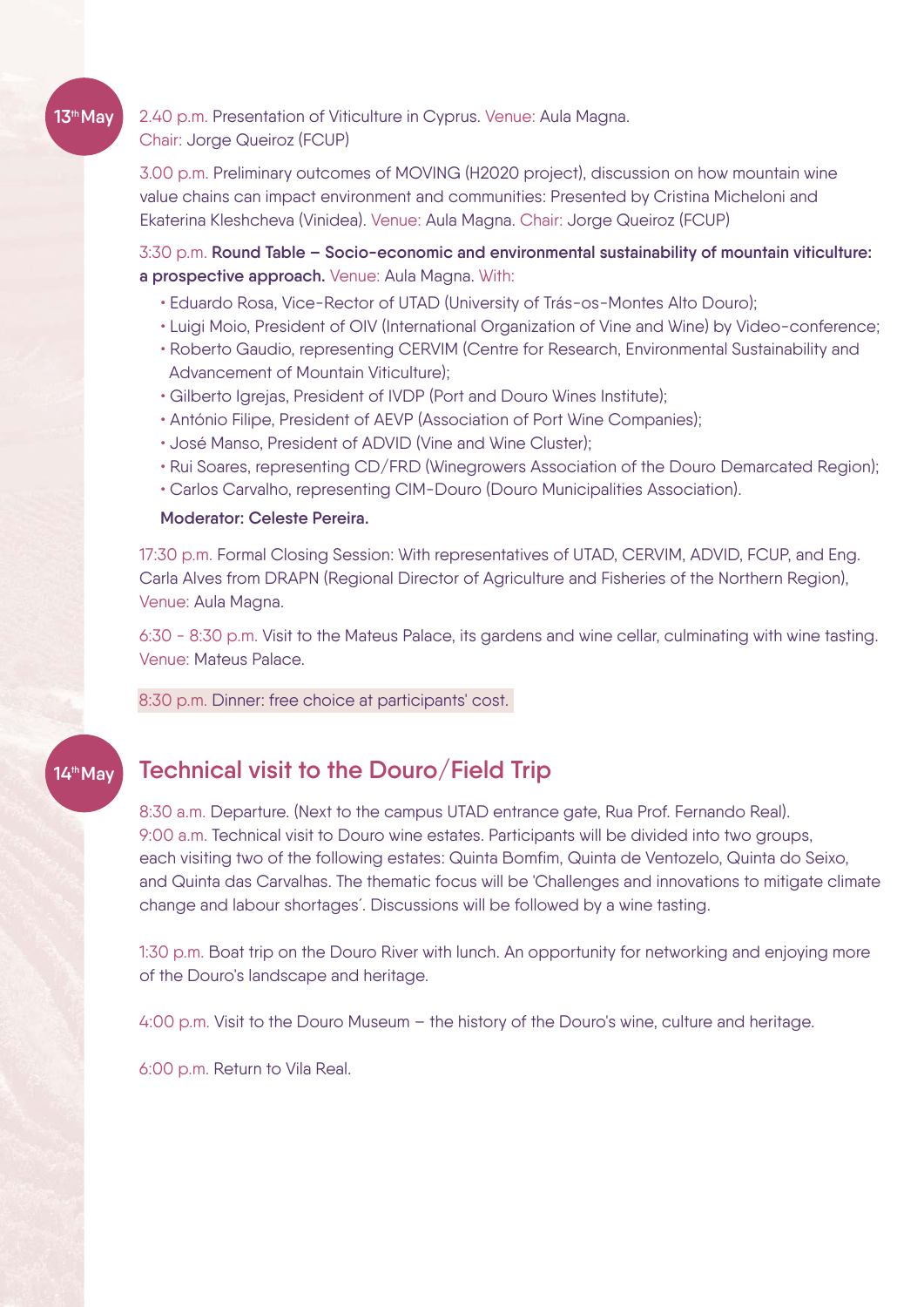## **Social Programme**

**The congress provides a social programme specifically for people accompanying the participants and duly registered:**

**12 May th**

10:00 a.m Departure to Visit to the Douro wine village of Salzedas. (Next to the campus UTAD entrance gate, Rua Prof. Fernando Real).

12:00 a.m. Lunch and visit to Lamego (architectural and religious heritage).

6:00 p.m Arrival at Vila Real

8:30 p.m. Guests may join congress participants for the Gala Dinner at the Hotel-Restaurant "Quinta do Paço".

**13 May th**

12:00 a.m. Lunch at UTAD's Restaurant Panorâmico;

13:00 p.m. Visit to the S. Leornardo da Galafura viewpoint, with its spectacular views of the Douro Valley, Favaios (whose museum celebrates local moscatel wine and bread production).

6:00 p.m. Guests may join congress participants at the Mateus Palace.

14<sup>th</sup> May

Guests may join congress participants on their "Technical visit to the Douro/Field Trip".

# **Exhibition**

**Images of the Douro on picture postcards**  - Curated by Olinda Santana (UTAD).

Venue: Foyer (Átrio) of the Blocos Laboratoriais Building.